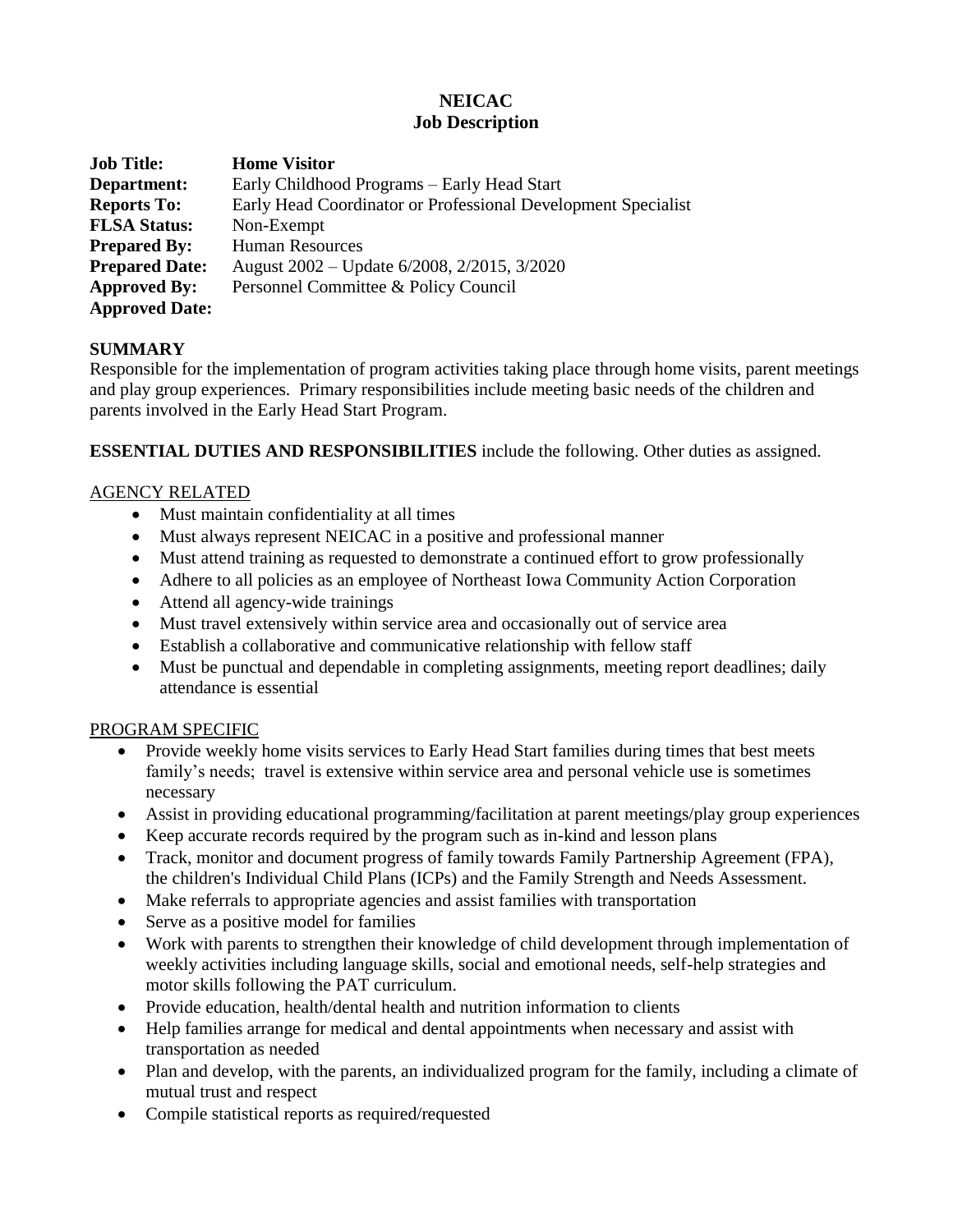- Participate in monthly reflective supervision meetings with supervisor
- Attend Individual Family Service Plan (IFSP) meetings for children on your caseload when invited by parents or Early Access
- Assist families to strengthen their knowledge of community resources and support parents in problem solving
- Act as state approved Mandatory Reporter of suspected incidents of Child Abuse or neglect
- Attend a minimum of 15 hours of in-service training each year

### **SUPERVISORY RESPONSIBILITIES**

 $N/A$ 

## **QUALIFICATIONS**

To perform this job successfully, an individual must be able to perform each essential duty satisfactorily. The requirements listed below are representative of the knowledge, skill, and/or ability required. Reasonable accommodations may be made to enable individuals with disabilities to perform the essential functions.

## **EDUCATION and/or EXPERIENCE**

Diploma in Early Childhood and one year experience working directly with infants, toddlers or preschoolers required. BA or AA in Early Childhood Education (or related field) preferred along with direct experience with infants, toddlers or preschoolers. Also must have experience working with lowincome populations or accessing community resources. Computer experience and/or training also required.

### **LANGUAGE SKILLS**

Ability to read and comprehend simple instructions, short correspondence, and memos. Ability to read and interpret documents such as safety rules, operating and maintenance instructions, and procedure manuals. Ability to write routine reports and correspondence. Ability to effectively present information in one-onone and small group situations to customers, clients, and other employees of the organization.

## **MATHEMATICAL SKILLS**

Ability to add, subtract, multiply, and divide in all units of measure, using whole numbers, common fractions, and decimals. Ability to compute rate, ratio, and percent and to draw and interpret bar graphs. Ability to perform these operations using units of American money and weight measurement, volume, and distance.

## **REASONING ABILITY**

Ability to apply common sense understanding to carry out instructions furnished in written, oral, or diagram form. Ability to deal with problems involving several concrete variables in standardized situations.

## **CERTIFICATES, LICENSES, REGISTRATIONS**

Must have valid drivers license with Class D Endorsement and carry NEICAC levels of automobile insurance

Complete a physical with a TB test and have repeated every three years

Must satisfactorily complete criminal records check

Must satisfactorily complete Home Visiting CDA certification credential

Must satisfactorily complete the Family Services credentialing

Must satisfactorily complete First Aid, CPR, Mandatory Child Abuse Reporting, Universal Precautions and any other training required by DHS licensure and/or Head Start Performance Standards Must be bondable